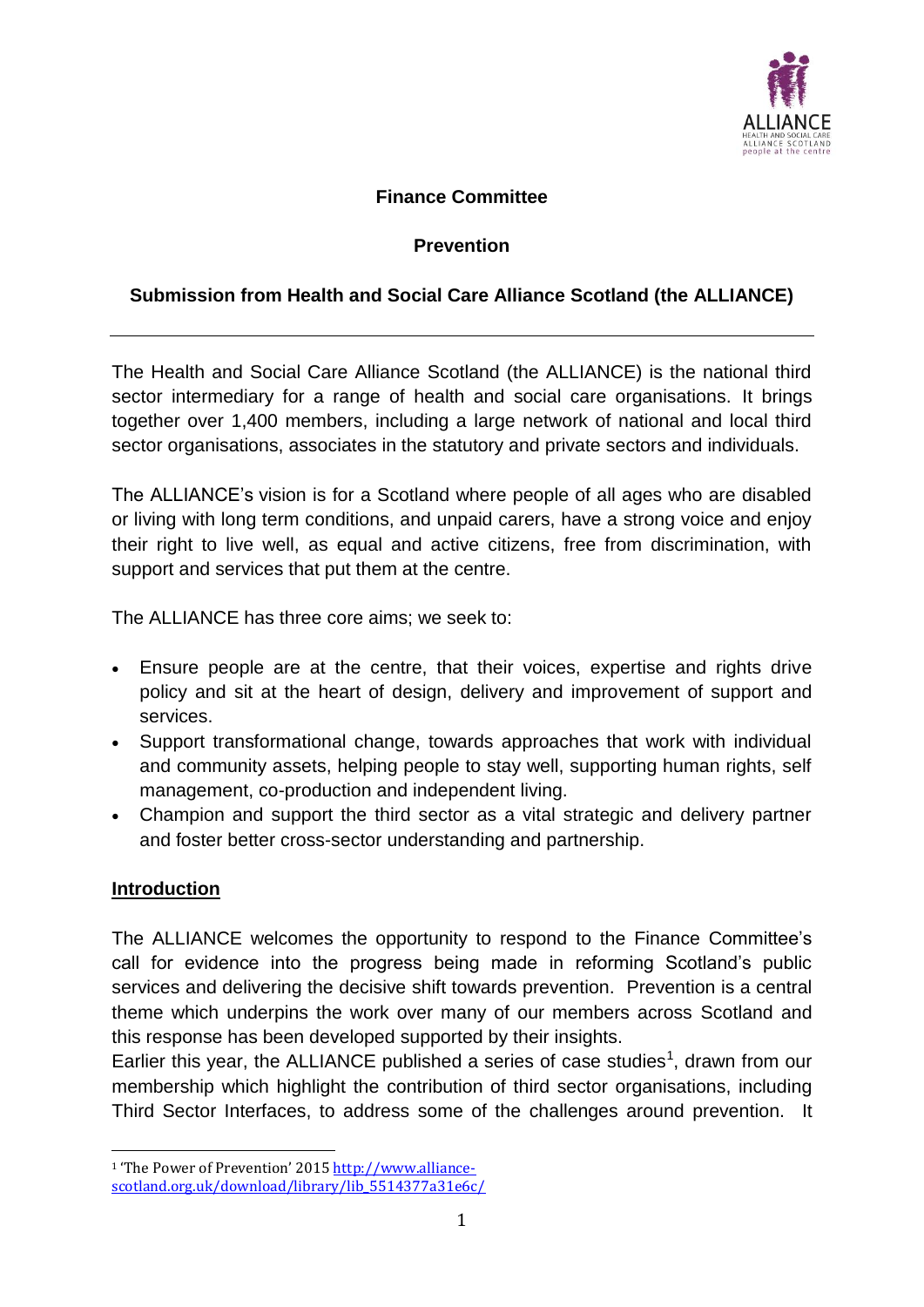places a spotlight on some of the innovative and effective models which are already operating in some areas of Scotland, but which could be more widespread.

# **1. Why has the progress of reform proposed by the Christie Commission been so slow?**

A key message from the third sector over recent years has been the divergence between a strong political drive for radical shifts in policy and investment and the experience at a local level. The consistent message, reflected in the Christie agenda and frequently by Scottish Ministers, is the need to shift power and resources to communities, re-direct efforts and budgets towards prevention and focus on outcomes.

The extent to which this is reflected locally, however, remains limited, a point made clearly by the Scottish Parliament's Local Government Committee in its report on Public Service Reform<sup>2</sup>. Power largely continues to lie with statutory agencies, the bulk of investment continues to be made 'downstream' in traditional services and the potential contribution of the third sector remains significantly larger than its influence and resourcing allow it to make.

Within this context, the ALLIANCE welcomes the Integrated Care Fund as a catalyst investment to drive forward preventative approaches to health and social care and to tackle inequalities. The accompanying guidance for integrated Health and Social Care Partnerships stresses that their use of the fund should take "an inclusive and collaborative approach that seeks out and fully supports the participation of the full range of stakeholders, particularly the third sector, in the assessment of priorities and delivery of innovative ways to deliver better outcomes."

However, as we noted in our response to the Health and Sport Committee's call for evidence on the 2015-16 budget<sup>3</sup>, the Fund represents only 1.43 per cent of the total health budget. We are concerned that the impact of this investment, in the immediate and longer term, may be limited by its scale and timeframe and that targets and outcomes to guide such a significant change need to be clearer. In the ALLIANCE's Manifesto for the 2016 Scottish Parliament election<sup>4</sup>, we have identified increasing and extending the level of investment in the Integrated Care Fund as a priority, calling for a 50 per cent increase over the next five years, alongside a strategy for working with the third sector to identify best practice in commissioned services that keep people well. We believe that this would have the impact of accelerating momentum towards prevention.

<u>.</u>

<sup>2</sup> [http://www.scottish.parliament.uk/S4\\_LocalGovernmentandRegenerationCommittee/Reports/lgr-13-](http://www.scottish.parliament.uk/S4_LocalGovernmentandRegenerationCommittee/Reports/lgr-13-09w.pdf) [09w.pdf](http://www.scottish.parliament.uk/S4_LocalGovernmentandRegenerationCommittee/Reports/lgr-13-09w.pdf)

<sup>3</sup> [http://www.alliance-scotland.org.uk/download/library/lib\\_5451fcb8b54f5/](http://www.alliance-scotland.org.uk/download/library/lib_5451fcb8b54f5/)

<sup>4</sup> [http://www.alliance-scotland.org.uk/download/library/lib\\_563231119ade1/](http://www.alliance-scotland.org.uk/download/library/lib_563231119ade1/)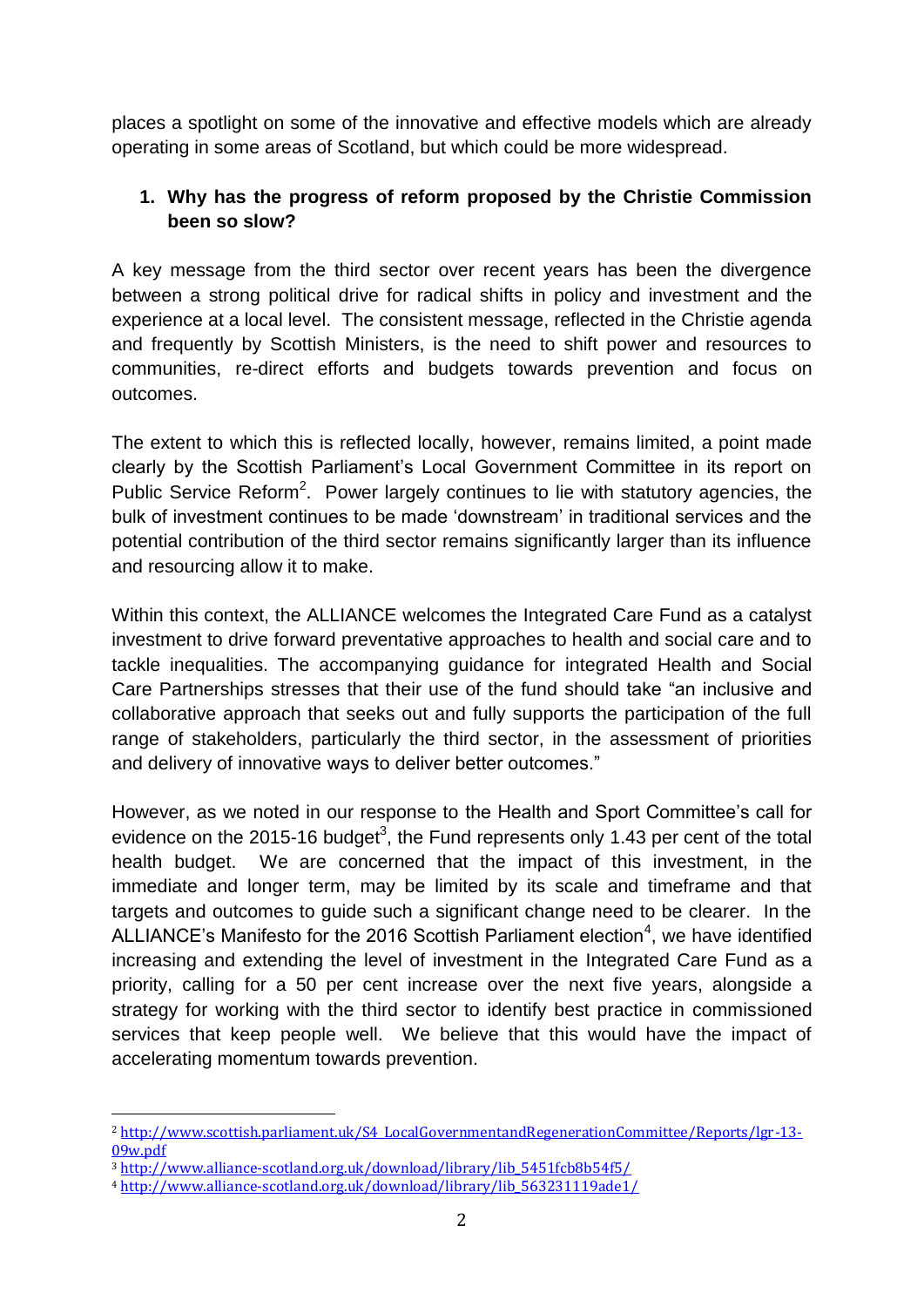## **2. What are the main barriers to change and how do we address them in order to accelerate the rate of progress?**

From a third sector viewpoint, one of the main barriers is the statutory sector's perspective on commissioning and the short term focus of it. In the main, decisions are made to fund services, rather than invest in outcomes, with decisions based on addressing current pressure points in the system rather than a vision of the outcomes which investment seeks to achieve in the longer term. Funding cycles are also short, often 12 months and usually no more than three years, making it very difficult to meaningfully evidence impact.

This context also makes it difficult to shape and drive prevention activity. People's lives are complex and unique which means that they do not fit comfortably into services. This means that successful preventative approaches need to have a degree of adaptability to enable them to respond effectively. This also requires trust from people who use support and services – which can take time to gain the traction required to deliver real change. Some statutory sector partners also struggle with the openness and transparency that this relational approach requires as they fear that they will raise expectations or that the context is too complex for people to grasp.

The performance management system creates an additional barrier as this is driven by indicators of progress that in the main measure reductions in failures in the current system, rather than progress towards creating the environment that enables the longer term outcomes we seek to achieve.

The Reshaping Care for Older People (RCOP) Change Fund<sup>5</sup> provides strong evidence of this. From the third sector's perspective, the driver for all 'investment' was reducing hospital bed days for people aged 75 and over. Although this is not an unreasonable indicator of the change we might see in the system as preventative activity bears fruit, it is not an effective measure of success in the short term for most preventative investments.

The different interpretations of prevention are also a barrier to co-producing effective preventative interventions as this is often narrowly interpreted as interventions with outcomes which have a clear causal link to reducing the need for crisis services rather than enabling citizens to live healthier happier productive lives. Some preventative services can deliver savings in the short to medium term by diverting people away from crisis but others, particularly those that address health inequalities, may not deliver this for a generation. That is not to say that reducing the need for crisis services is not desirable but it can be argued that until it is viewed as a desirable consequence of improving outcomes, rather than the primary purpose of

 5 <http://www.gov.scot/Topics/Health/Support-Social-Care/Support/Older-People/ReshapingCare>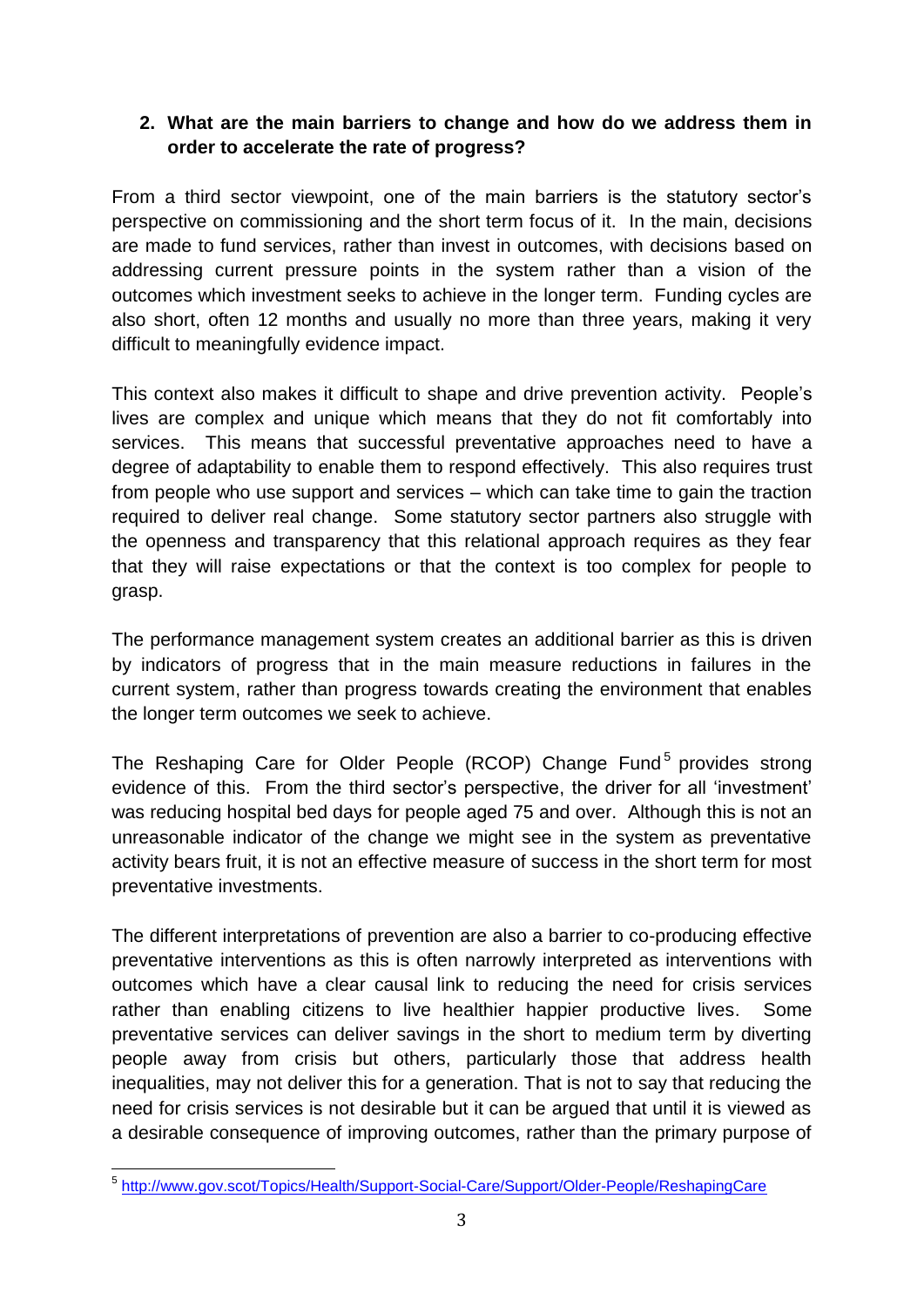interventions, progress will always be slow and preventative investment at scale will never materialise.

The focus on reducing the need for crisis services can also disengage the very people that prevention activity seeks to support as the new approach can often be perceived to be about reducing costs rather than improving outcomes.

Evidence-based investment is also a barrier. Not because the principle of using evidence to inform investment is wrong, but because the current accepted hierarchy of evidence is not fit for purpose in the context of prevention. Given the complexity of the 'wicked problems' we seek to resolve, randomised control trials by their very nature do not provide a solid evidence base to inform investment decisions.

The Scottish Government's commitment to no statutory redundancies, although laudable in principle, is also a barrier to progress as staffing is the major cost in the system. This limits the redesign options but also focuses cuts elsewhere, often reducing investment in the upstream activity, much of which is delivered by the third sector.

Quality improvement activity can also be an unintentional barrier to progress as although this can improve the effectiveness and efficiency of a service, it often fails to ask the fundamental questions about whether the service itself is the best way of achieving an outcome and again is driven by failures in the current system rather than creating the environment that enables the longer term outcomes we seek to achieve.

#### **Potential solutions**

- Clearly position the finance proposition as investment in outcomes rather than funding services.
- Develop longer term funding models.
- Develop a clear outcomes-focused performance framework to sit alongside the national performance framework that articulates short, medium and long term outcomes and clearly shows how the short term outcomes logically build towards the longer term outcomes.
- Ensure that this performance framework is supported by a suite of clear targets that meaningfully measure progress, even if these are currently not collected.
- Invest in creating the enabling environment and be realistic about how long it will take for this investment to bear fruit in some contexts.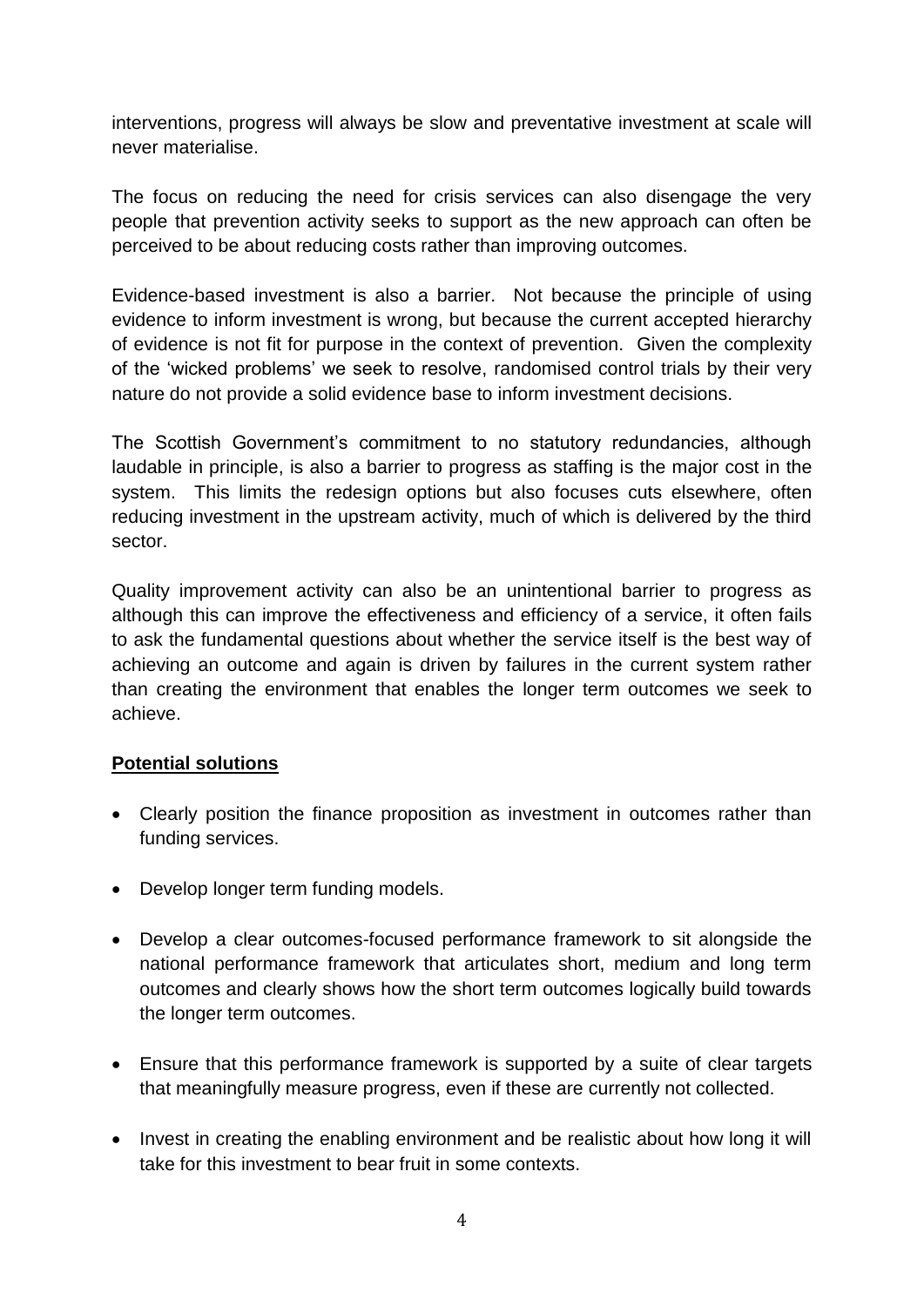- Ensure design processes focus on outcomes first and then think about services that support their delivery rather than start with services and shoe horn them into the outcomes.
- Make performance against these outcomes as important as the current HEAT targets.
- Require improved performance across all outcomes whilst still enabling local determination of priorities for increased levels of investment.
- Require investment in leadership and change management capacity across all sectors, or provide this centrally.
- Require a co-productive approach to be adopted and support people who work in public service delivery to embed this approach in their practice.
- Ensure local and national communications provide clear recognition of where we are just now; where we want to be; the tensions in this journey including what can and cannot change in the short to medium term and who the potential winners and losers will be.

## **3. How do we ensure that the necessary culture change and greater levels of integration takes place?**

Potential solutions could include;

- Clearly articulate the culture that we seek to create and what we mean by integration.
- Invest in leadership and change management capacity that is focused on building capacity, or require this of local systems. In the context of health and social care integration we are seeing some investment in leadership and change management but this is in the main focused on the statutory sector partners who cannot deliver the change alone. Furthermore, even when there is this type of investment in the sector it is perceived as a funded project rather than investment in capacity to enable public service reform.
- Ensure that success is measured from the perspective of someone who uses the system rather than activity within the system. Health and social care integration is meant to be about delivering a different way of working but much of the process to date has been driven by considerations about how to adapt the system architecture.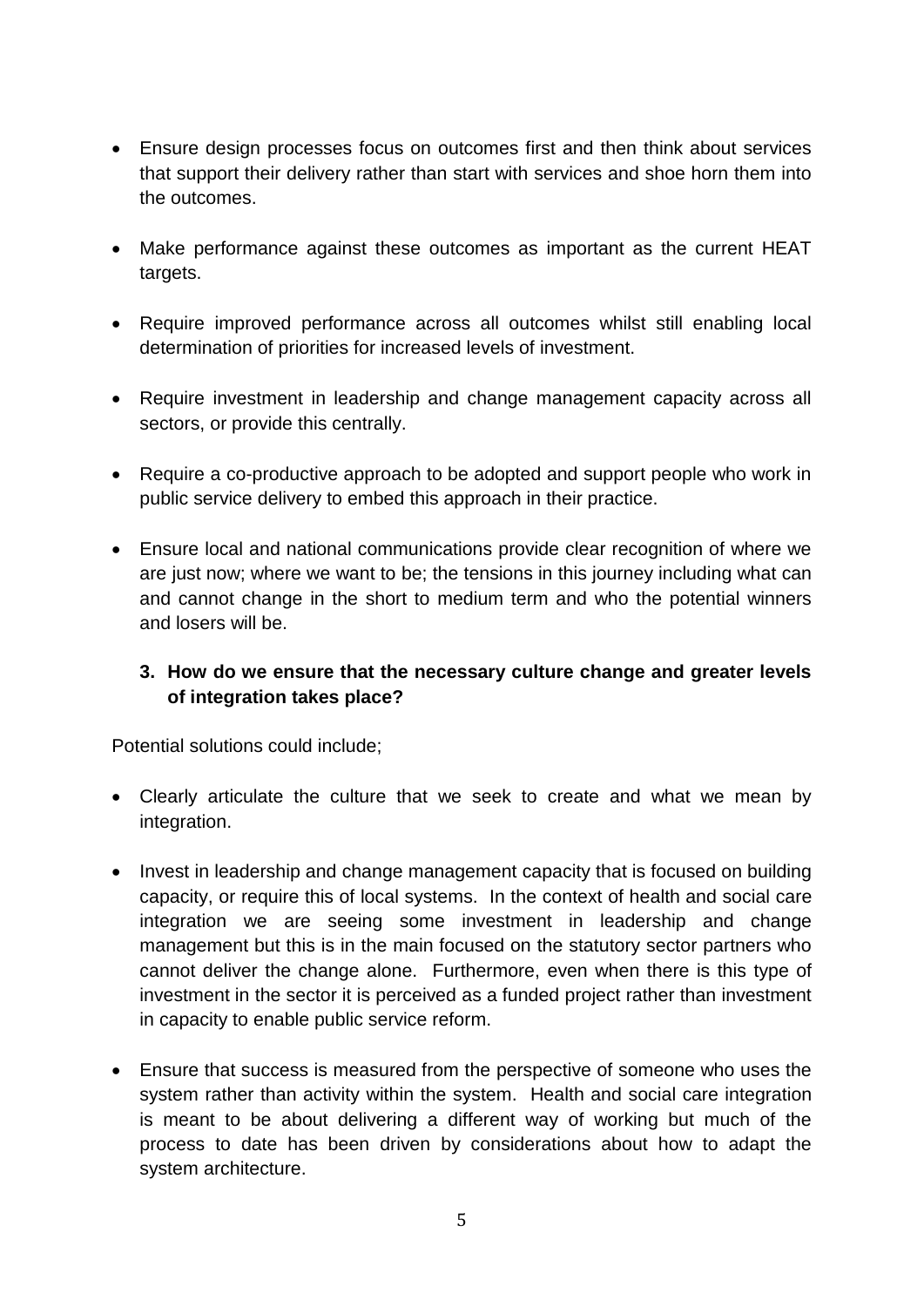- Include partnership measures in the new outcome focused performance framework and make performance against this measure as important as any service delivery measure.
- Ensure that the performance management system enables and drives positive risk management rather than reinforces risk aversion.
- Create a level playing field where all resources that are available can be considered as part of a redesign process. Some Local Authorities have long term funding arrangements with arms-length external organisations and do not include these services in service redesign discussions.

## **4. How do we create a culture of innovation?**

Given that innovation as a concept is often misunderstood and can be narrowly interpreted as new, is a culture of innovation really what we are looking for or is it the best way to describe the enabling environment that public service reform seeks to create? Adopting the concept of nurturing learning organisation may be more helpful as this encompasses innovation but simultaneously maintains the broader principles of enabling risk and responding to change.

The RCOP Change Fund activity provides significant evidence of the limitations of focusing on innovation as many of the interventions that were invested in through the fund failed to secure ongoing funding despite providing strong evidence that they positively impacted on outcomes for individuals and communities and contributed to creating the enabling environment that nurtures additional preventative activity.

# **5. What opportunities does digital technology provide in reforming the delivery of public services towards prevention?**

Increasing use of day to day technologies have the potential to enable people who use support and services to exert a greater degree of control over their own health and care, allowing them to play a lead role alongside practitioners as far as possible. This was highlighted as a fundamental issue during the ALLIANCE's consultation activity when developing the recently published 'Multiple Conditions Action Plan'<sup>6</sup>, with the greater sharing of information and improved communication that technology can enable seen as crucial to the identification of errors and supporting self management.

<u>.</u>

<sup>6</sup> 'Many conditions, One Life: An Action Plan to improve care and support for people living with multiple conditions in Scotland' [http://www.alliance-scotland.org.uk/download/library/lib\\_5469c0678579e/](http://www.alliance-scotland.org.uk/download/library/lib_5469c0678579e/)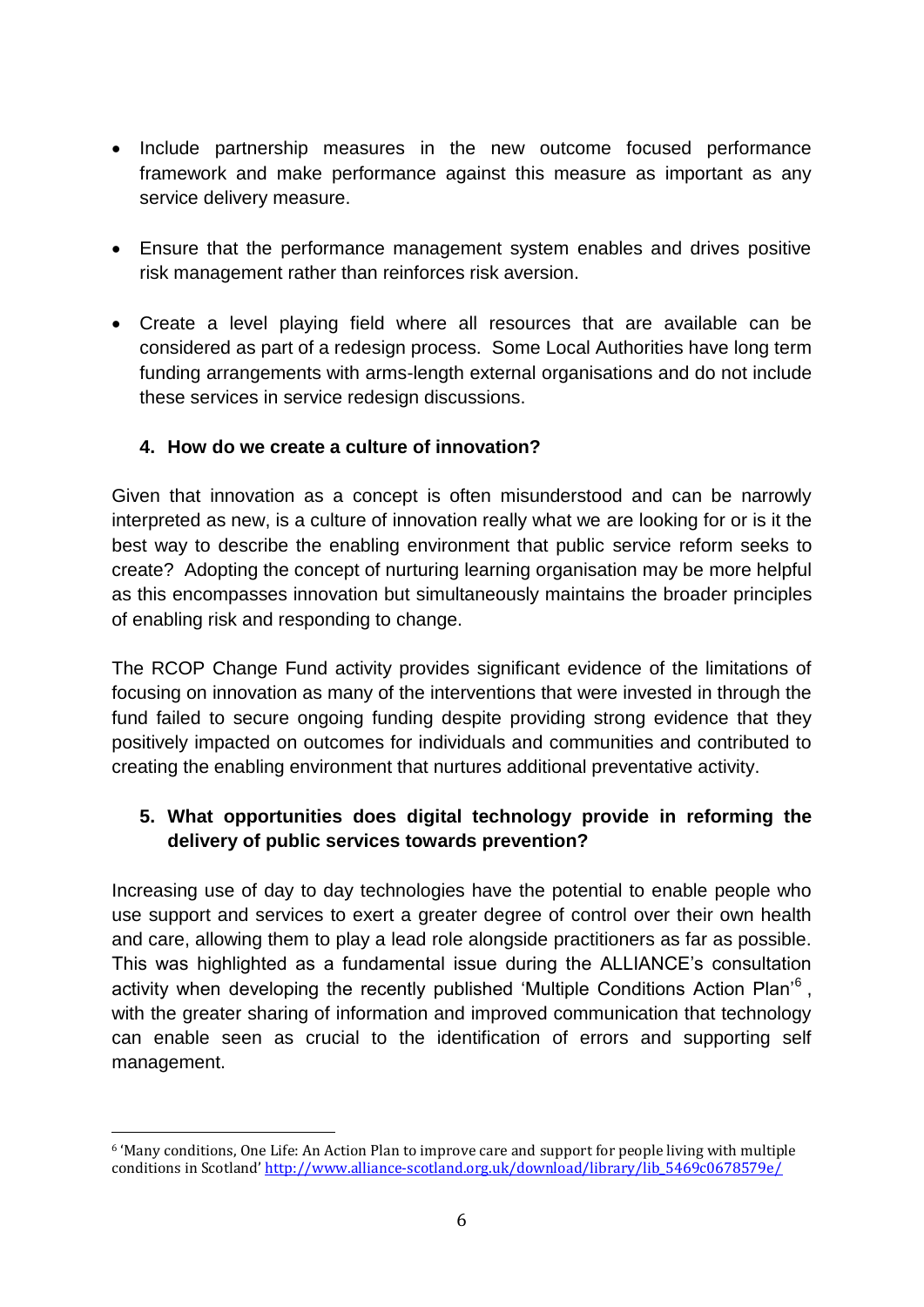Jim Walker – People Powered Health and Wellbeing Reference Group Member "If I can be working in partnership with clinicians I could have much more success at avoiding mistakes and reducing the negative. Clinicians are full of good intentions and highly trained, but they are never going to be as committed to me and my health and wellbeing as I am."

#### **Case Study - My Diabetes My Way**

[My Diabetes My Way \(MDMW\)](http://www.mydiabetesmyway.scot.nhs.uk/default.asp) is NHS Scotland's information portal for diabetes. It contains educational materials, videos and interactive tools supporting education and self management, and importantly, allows people across Scotland direct access to their diabetes data via a novel electronic personal health record.

On average, the website saw over 31,000 web site hits per month over 2013. At the end of the third full year of live use, 6528 individuals had registered to access their data.

"There is something incredibly powerful about being able to see all your results over time in the one place. It allows a sense of reflection and lets you see patterns that you may not get when you are on the spot sitting in front of a healthcare professional.

It also allowed me to monitor changes over time. It's not only useful for looking back at previous results, but offers an opportunity to set targets and think about the progress you would like to make going forward. I will often have a look at my results in the lead up to going for my next clinic appointment, to help me identify any issues I would like to bring up."

## **6. How should community planning be developed to support service integration and the focus on prevention?**

Real progress will not be made until there is shared ownership and partners feel that they are collectively responsible for the outcomes (rather than leadership sitting with the local authority). A significant degree of cultural change is required as contribution and value is currently focused primarily on financial contribution and needs to be adopt a much more holistic view. The third sector is often seen as the poor relation because they are perceived to bring less to the table and this does not create the parity of esteem required.